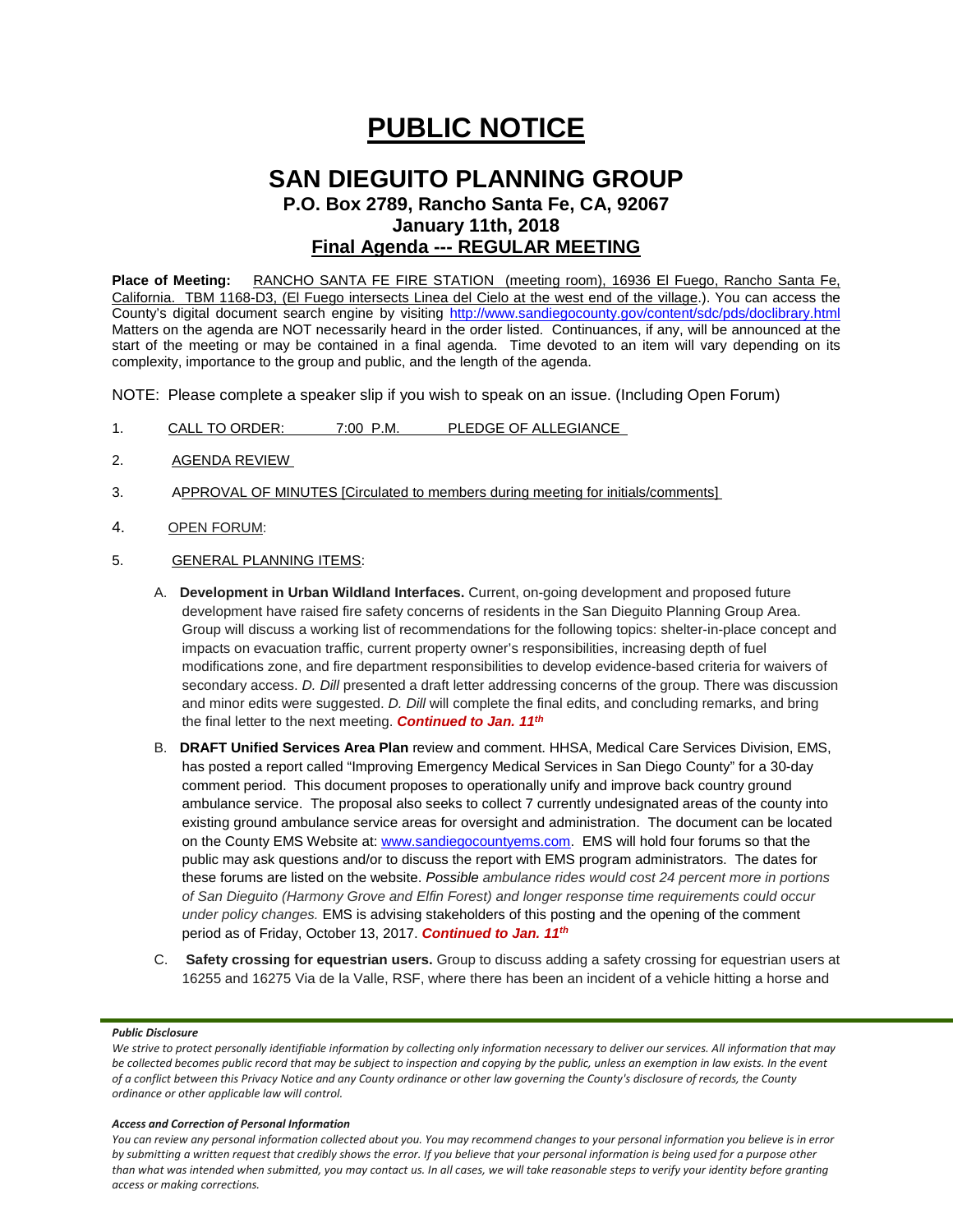child rider. SDPG Member: Don Willis, 858-481-6922.

- D. **Harmony Grove Village Issues.** Group to discuss:
	- need for a crosswalk (or stop sign) along Harmony Grove Village Parkway at or near "Rafter"

- lack of speed limit signs (and speeding) on Harmony Grove Village Parkway and County Club within the boundaries of HGV

- late night (hooligan) drivers performing 'doughnuts' on Harmony Grove Road within HGV boundaries

- County dark sky policy as it may pertain to HGV lighting in response to HG resident complaints SDPG Member: Susan Williams, [760-212-3280.](tel:(760)%20212-3280)

E. **2018 DPW San Dieguito Planning Area Road Improvement and Repair List.** Discuss suggestions for new items to add to list for 2018.

### 6. MAJOR PROJECTS AND LAND USE ITEMS:

- A. **Hacienda Santa Fe Senior Facility**. Proposed project is located in the City of San Diego on the southeastern corner of Via de la Valle at El Camino Real. The developer with present an overview of the project with Q&A in preparation for the release of a draft EIR sometime in the first quarter of 2018. Project Developer: Milan Capital Management - Bret Bernard, AICP, Director of Planning & Development, [714-687-0000, ext119;](tel:(714)%20687-0000) SDPG member: Don Willis [\(858\) 481-6922.](tel:(858)%20481-6922) *(First agenda item to be heard)*
- B. **PDS2017-STP-17-042 RSF Village Gateway Center Site Plan.** Proposed retail, market, office project located at [6089 La Flecha](https://maps.google.com/?q=6089+La+Flecha&entry=gmail&source=g) on the triangular island between the intersections of La Flecha, La Granada, and Via De Santa Fe; APN 266-291-02, 266-291-01. 27,017-gross sq. ft., 25,620-net rentable floor area, two story building includes 65,000 sq. ft. subterranean 135-car parking garage. Applicant: Landrock Development, Enrique Landa, 858-756-3349; Applicant's Representative: Jim Simmons, 760-471-2365; PDS Planner: Marisa Smith at 858 694-2621; SDPG Member: Joe Zagara, 858-756-4211. *Continued to Jan. 11th*
- C. **Sahm Family Foundation Del Dios Ranch** Introductory Presentation of the proposed project that includes 91 dwelling units on 210-acres comprised of the covenant Sahm Estate (one du) and adjacent unincorporated parcels northeast of the Del Dios Highway/El Camino del Norte intersections for the remaining 90 du's. No development or related changes are proposed on the two parcels comprising with Sahm Estate within the Rancho Santa Fe Covenant; RSF Covenant: APN 265-231-13 (41.18 acres), APN 265-231-14 (8.38 acres). Proposed clustering of 90 lots under a tentative map on the 160 acre portion of the site; unincorporated San Diego County: APN 265-380-12 (11.68 ac.), APN 265-380-10 (4.52 ac.), APN 265-380-11 (6.54 ac.), APN 265-380-09 (5.43 ac.), APN 265-380-08 (108 ac.), APN 265-380-39 (5.22 ac.), APN 265-380-38 (2.74 ac.), APN 265-380-37 (2.97 ac.), APN 265-380-22 (2.49 ac.), APN 265- 380-01 (56.12 ac.), and APN 265-380-07 (50.84 ac.). Presentation boards will show how the density is calculated and the clustering options proposed. Presenter for the project: Ryan Birdseye, Planning Consultant, San Dieguito Engineering, 858-345-1149 x1277.
- D. **PDS2016-TPM-21243, APN 265-260-20-00**. Tentative parcel map proposal to split existing 9.32-acre lot into 2 lots. Existing property contains ~13,000 sf main house and ~2,100 sf guest house. Application would provide a 2.86-acre lot with grading and utilities near existing guest house. 18181 Via Roswitha, Rancho Santa Fe. Owner: Thomas Powell; Applicant's representative: Matt De Vincenzo, 858-597-2001; PDS Planner: Don Kraft, 858-694-3856; SDPG member: Tim Parillo [415-238-6961](tel:415-238-6961)*Continued to Jan. 11th*

#### *Public Disclosure*

#### *Access and Correction of Personal Information*

*You can review any personal information collected about you. You may recommend changes to your personal information you believe is in error by submitting a written request that credibly shows the error. If you believe that your personal information is being used for a purpose other than what was intended when submitted, you may contact us. In all cases, we will take reasonable steps to verify your identity before granting access or making corrections.*

*We strive to protect personally identifiable information by collecting only information necessary to deliver our services. All information that may be collected becomes public record that may be subject to inspection and copying by the public, unless an exemption in law exists. In the event of a conflict between this Privacy Notice and any County ordinance or other law governing the County's disclosure of records, the County ordinance or other applicable law will control.*